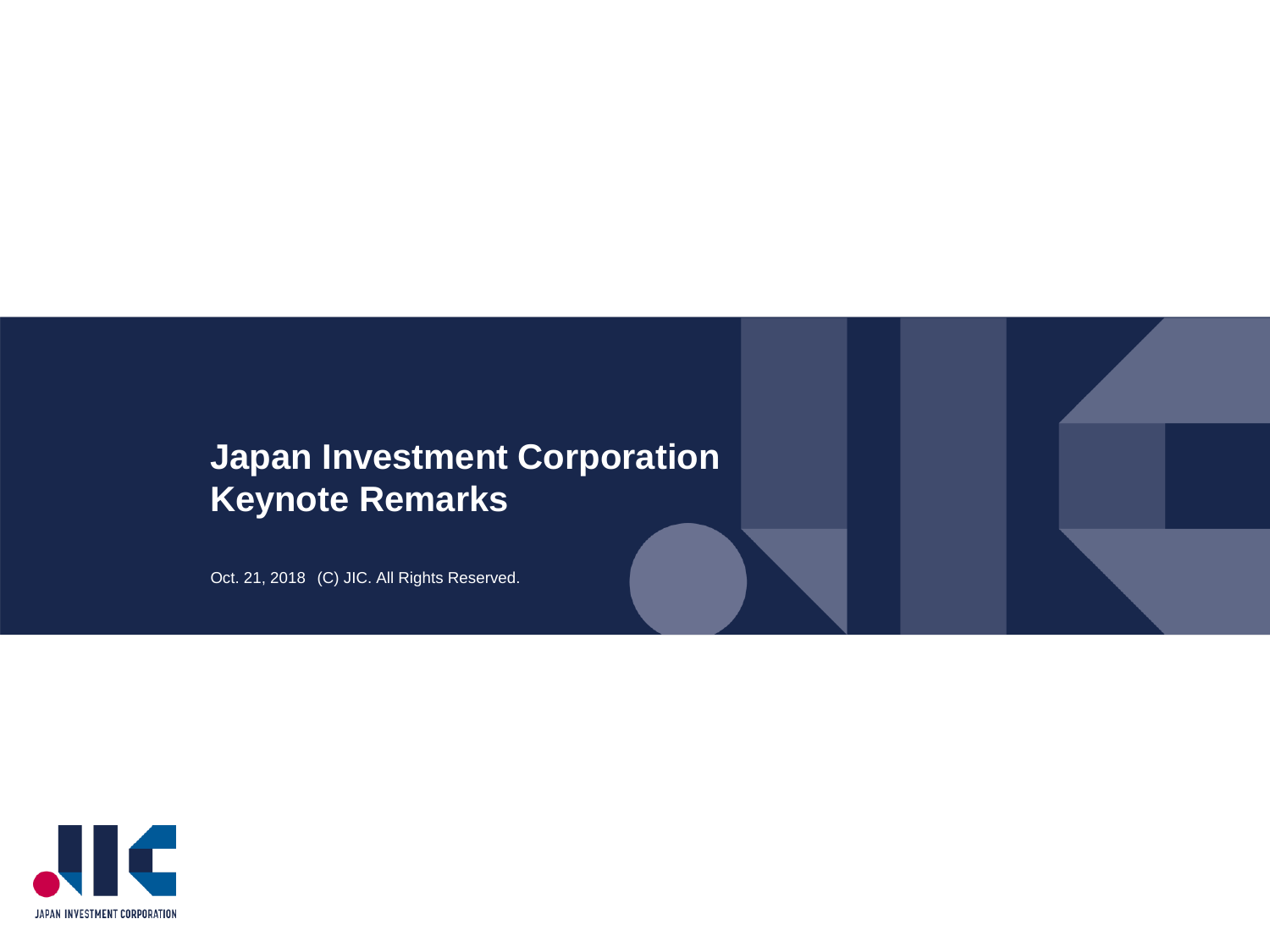1

### **Background to the establishment of JIC** Changing circumstances of the Japanese investment business

• In Japan, the importance of supplying risk capital to support innovation is increasing, but risk capital suppliers and supply amounts are limited



# JAPAN INVESTMENT CORPORATION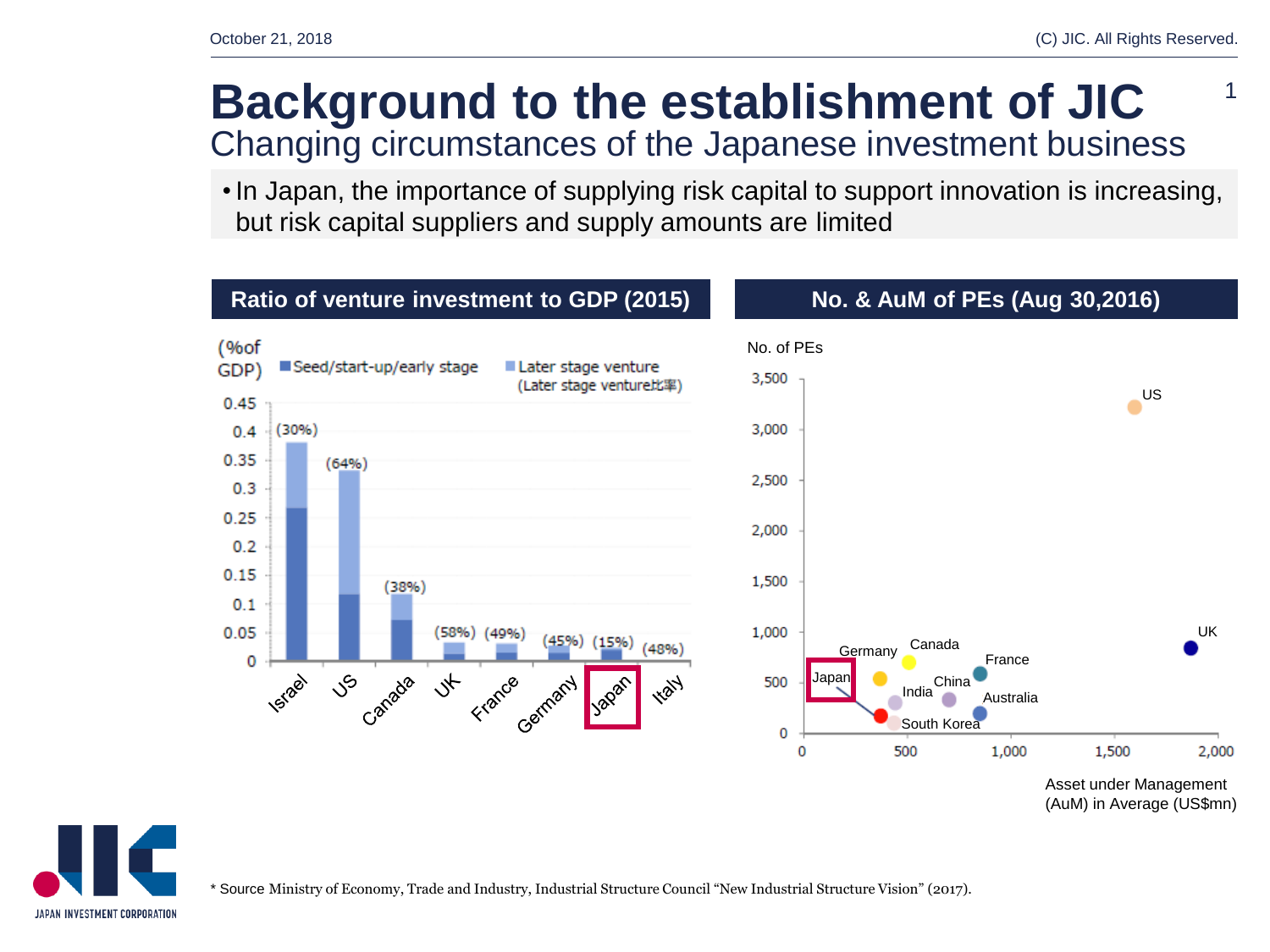2

### **Background to the establishment of JIC** Recent trends on investors in the world

- Risk capital providers have been more diversified and larger in scale
- •In Asia, sovereign investors are key suppliers of risk capital

### **Total asset amount of regional sovereign investors: 2015 actual vs 2020 forecast**



JAPAN INVESTMENT CORPORATION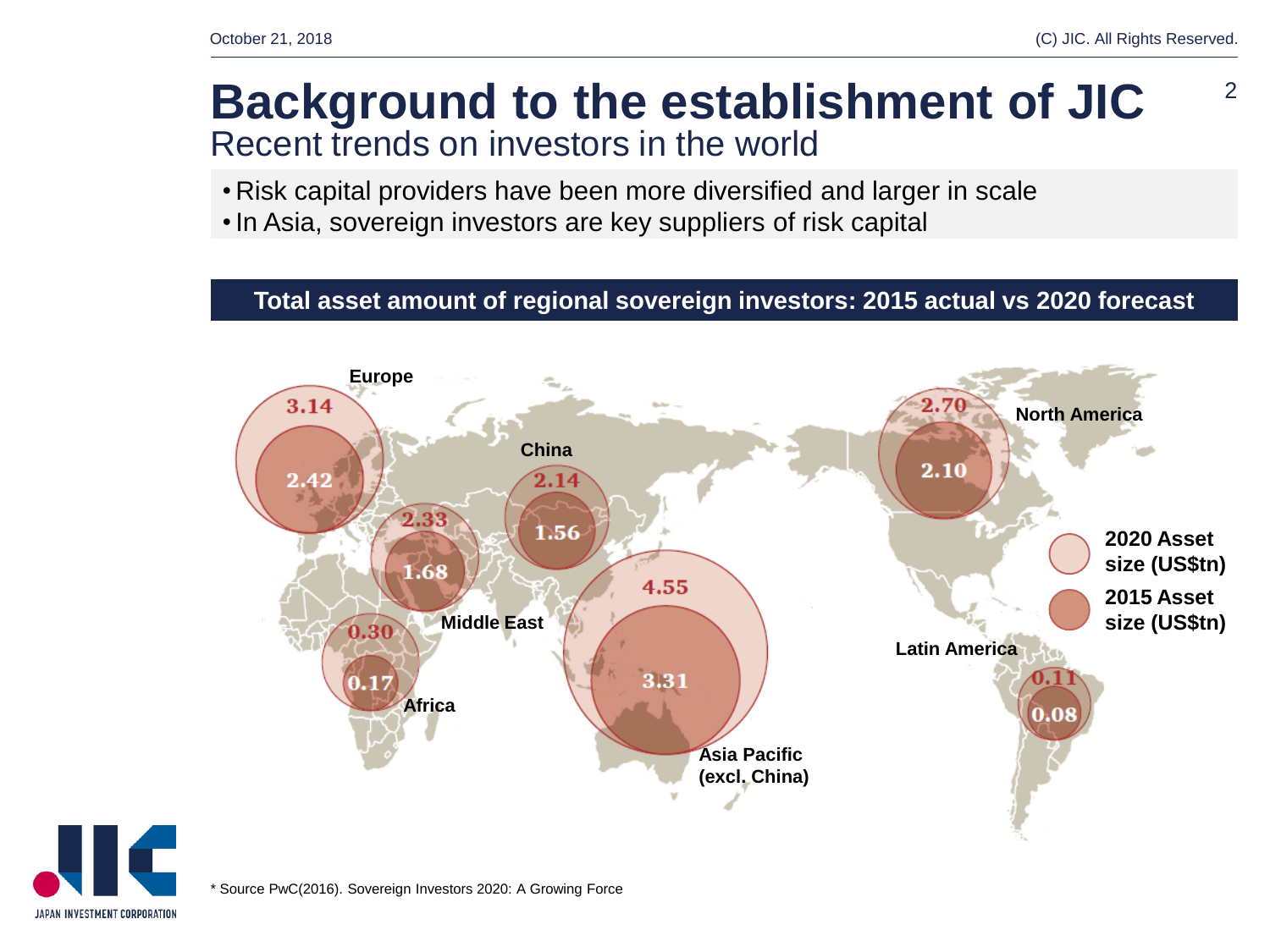### **Company split to establishJIC & INCJ Ltd.** Revision to the Act on Strengthening Industrial Competitiveness, the reorganization of INCJ, and the establishment of JIC 3

- •Enhance governance practices and functions required for investments
- •Supply long-term and large-size risk capital in investments, esp. for growth



JAPAN INVESTMENT CORPORATION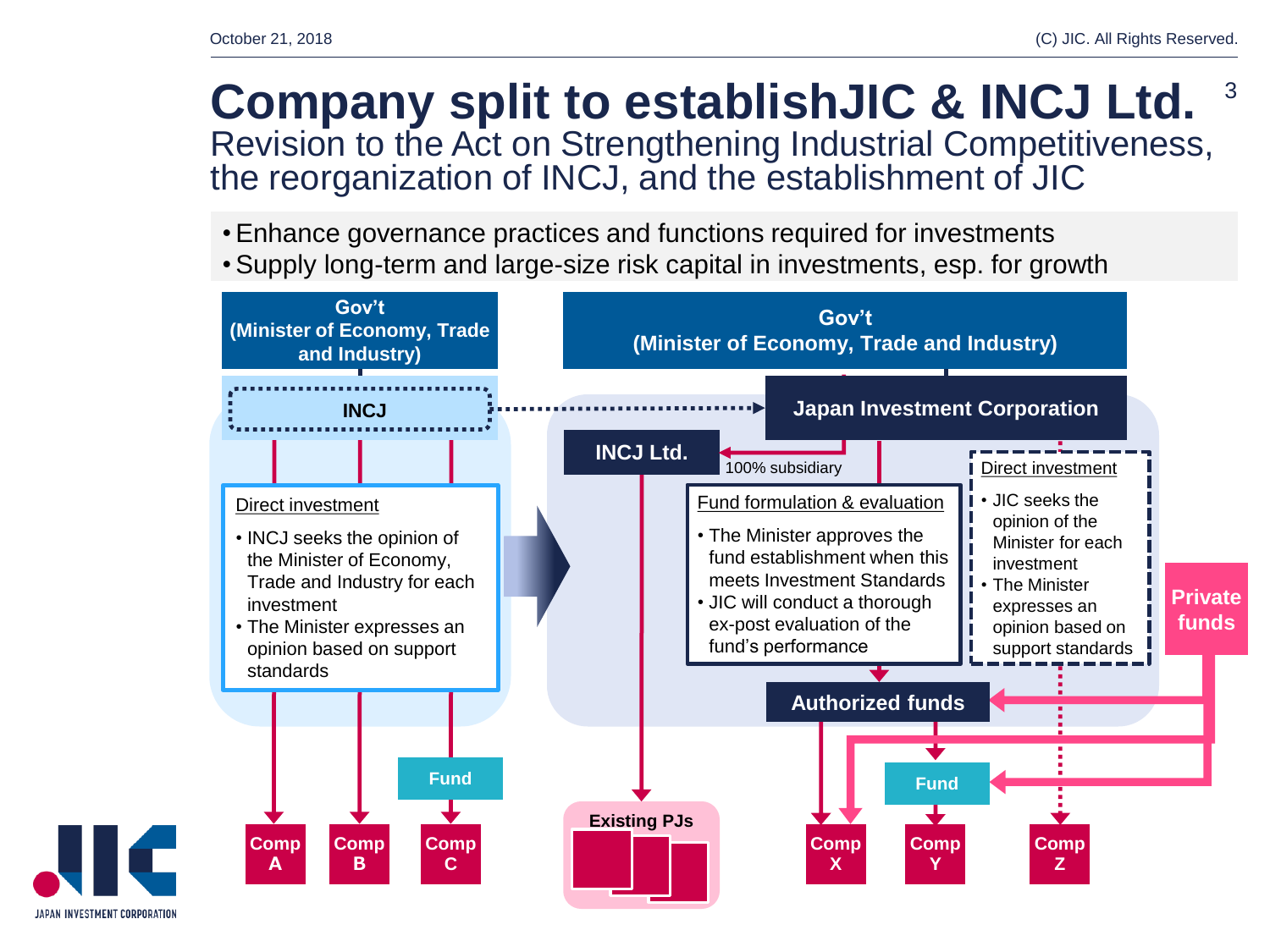## **Highlights on JIC** <sup>4</sup>

**1**

**2**

**3**

**4**

**5**

**JIC will achieve policy objects and maximize long-term returns on investments under principles of fiduciary duty to all the beneficiaries.**

**JIC will make fund raising and investments together with investors from private sectors to increase risk capital supply in Japan.**

**JIC will proactively invest in both domestic and foreign businesses to raise the global competitiveness of Japanese industry** 

**JIC will have world-class investment professionals**



**JIC will establish the governance structure to ensure disciplined approach and rapid & flexible decisionmaking by investment professionals**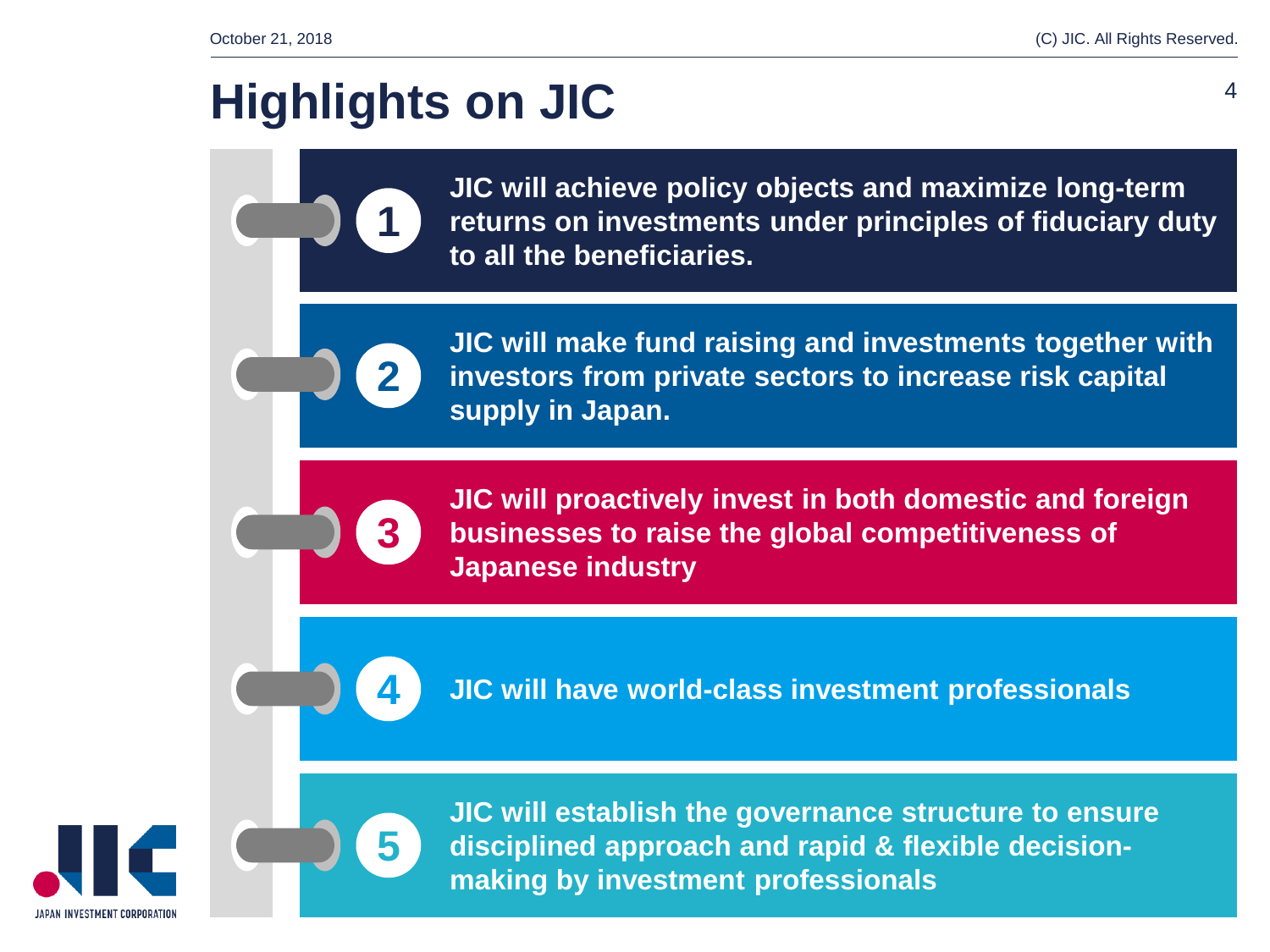## **New Investment Standards**  $5$

**1**

**2**

**3**

**4**

### **Focused areas for supplying funds will be:**

**Driving the creation of new businesses designed for Society 5.0**

**Creating "unicorn ventures"**

**Leveraging promising untapped regional technologies**

**Promoting the restructuring of businesses across different industries and organizations**



Funds will not be supplied to help businesses who ought to be driven out of the market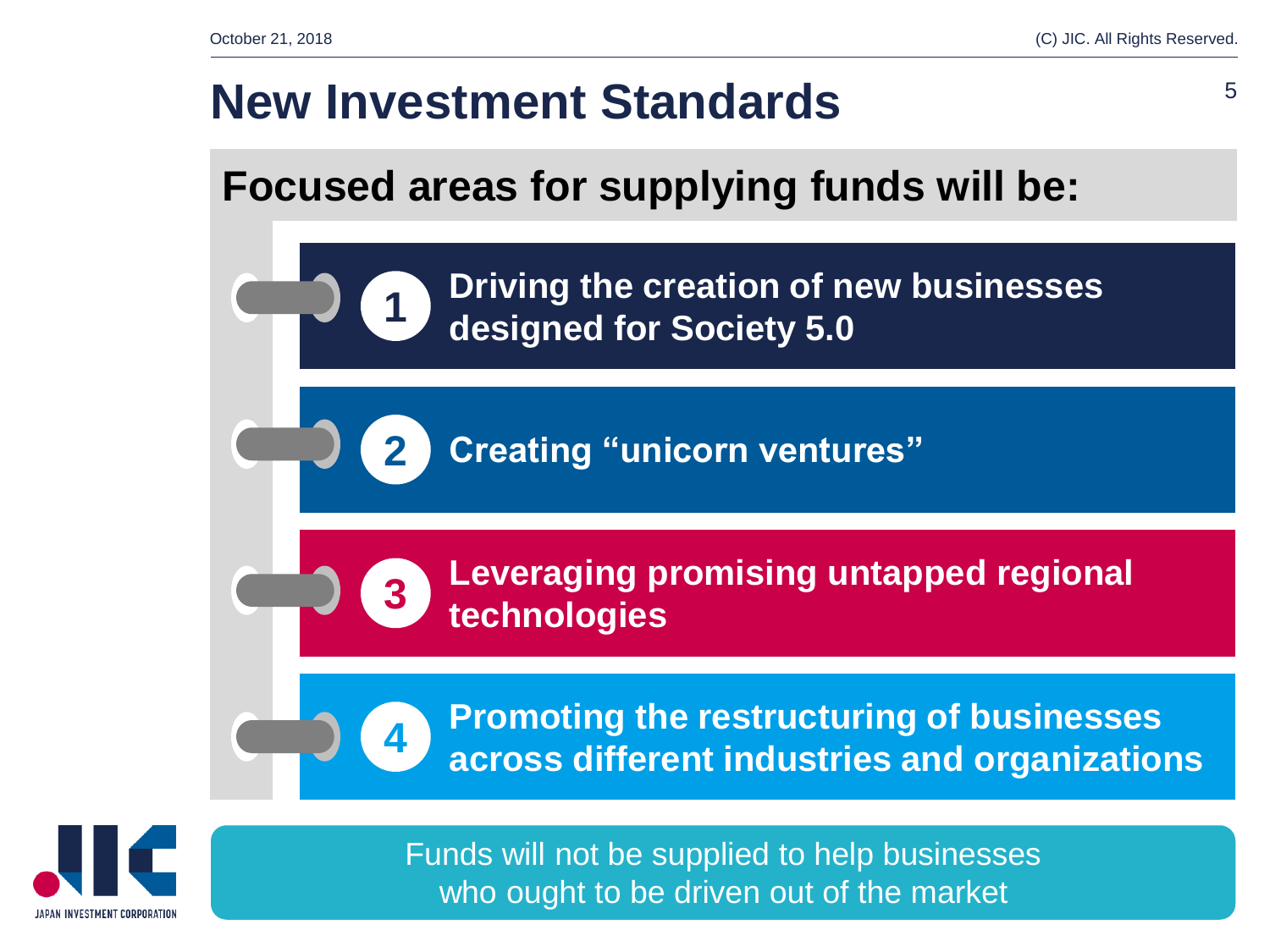### **JIC Mission, Vision & Values**

## **Mission**

*Our mission is to enhance competitiveness of industrial sectors and create future industries, and deliver long term maximum return from investments, acting on principles of fiduciary duty.*

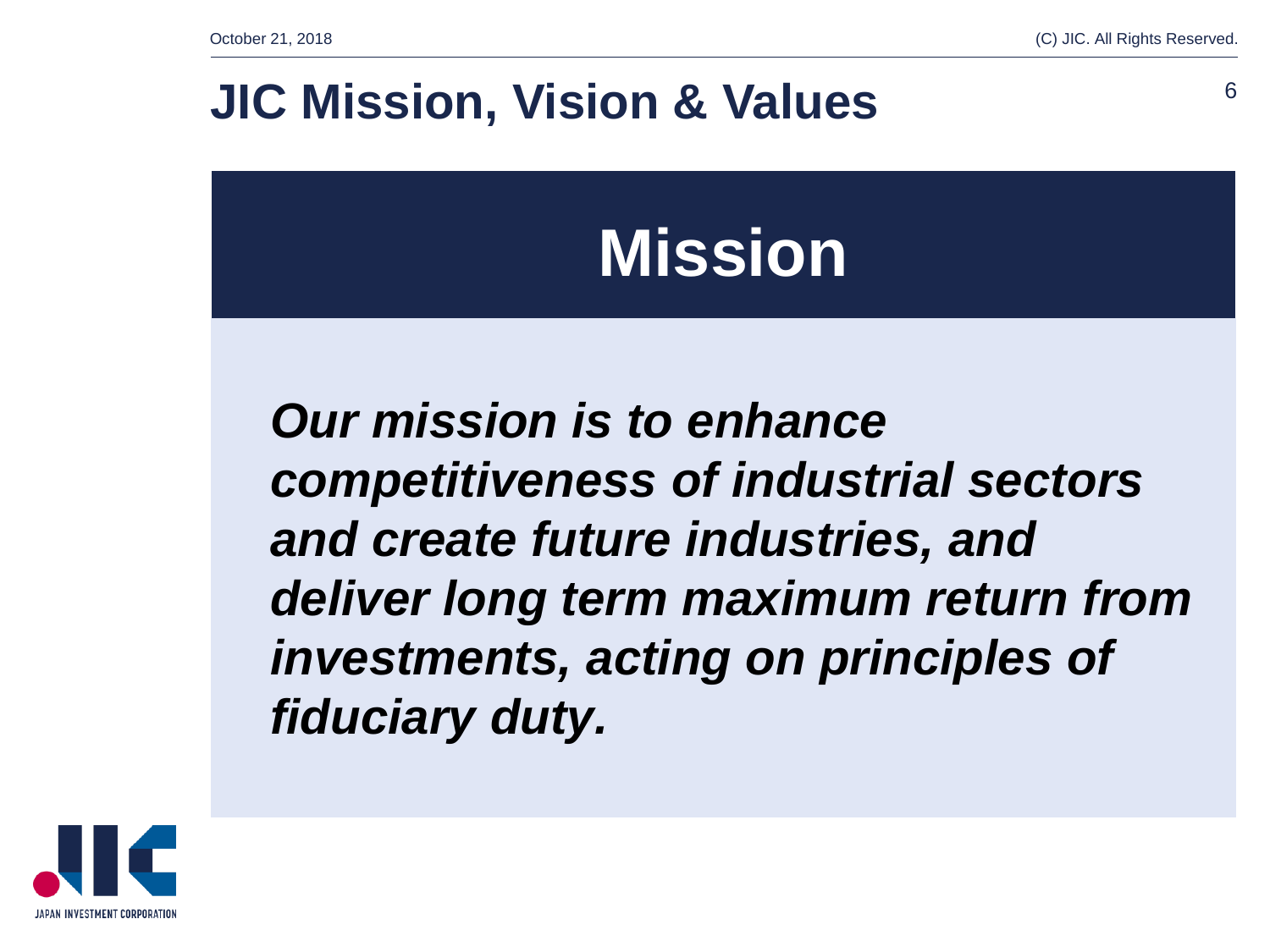### **JIC Mission, Vision & Values**

## **Vision**

### *We aspire to be the global investment platform:*

- *To improve the depth of investment ecosystem*
- *To generate positive impact to society, economy & industries*
- *To attract and develop best-in-class investment professionals*

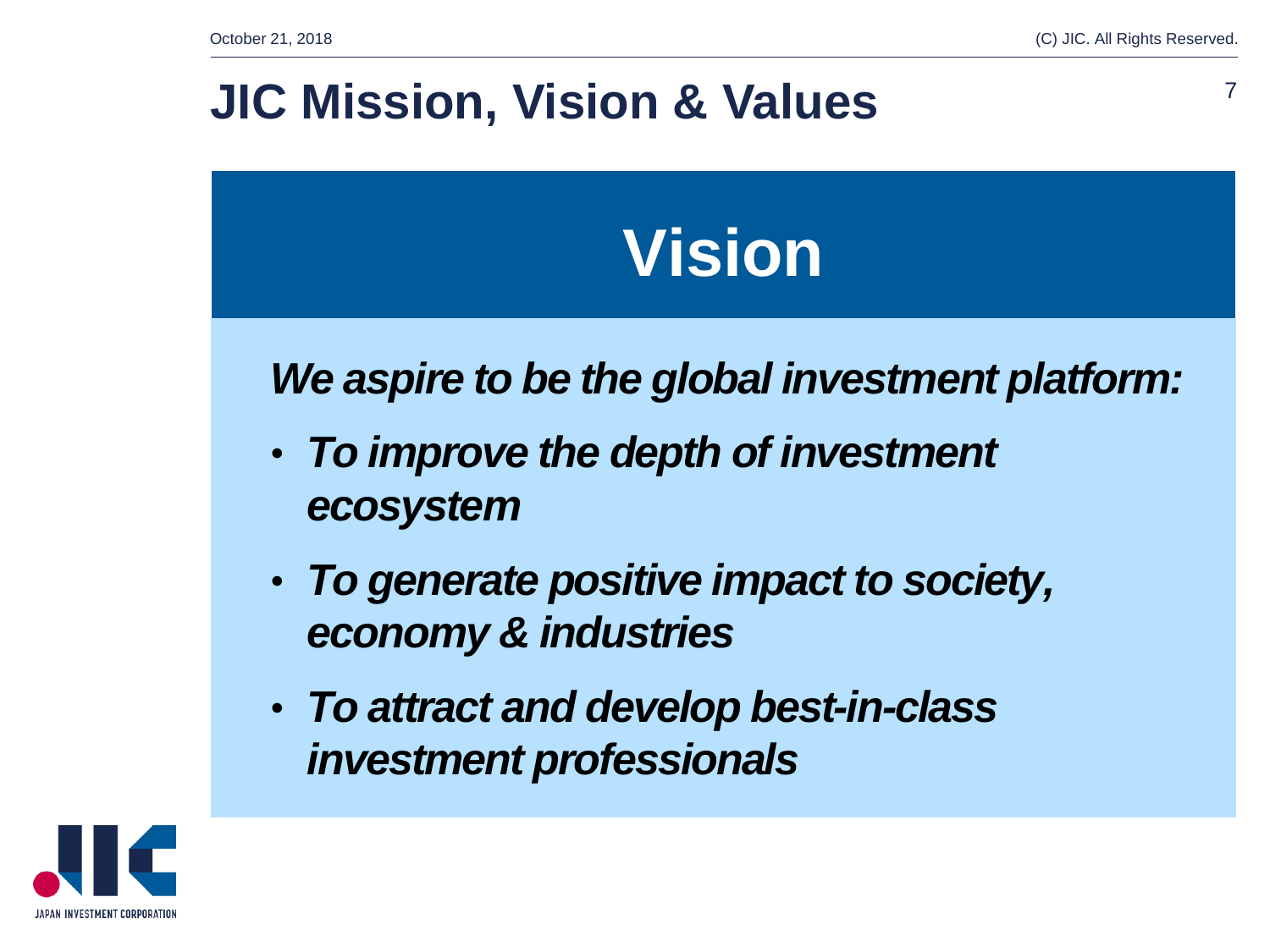### **JIC Mission, Vision & Values** 8

## **Values**

*We take PRIDE in our Mission***.** *Professionalism & Teamwork Respect & Integrity Innovation & Entrepreneurship Diversity & Inclusion Excellence & Good judgment*

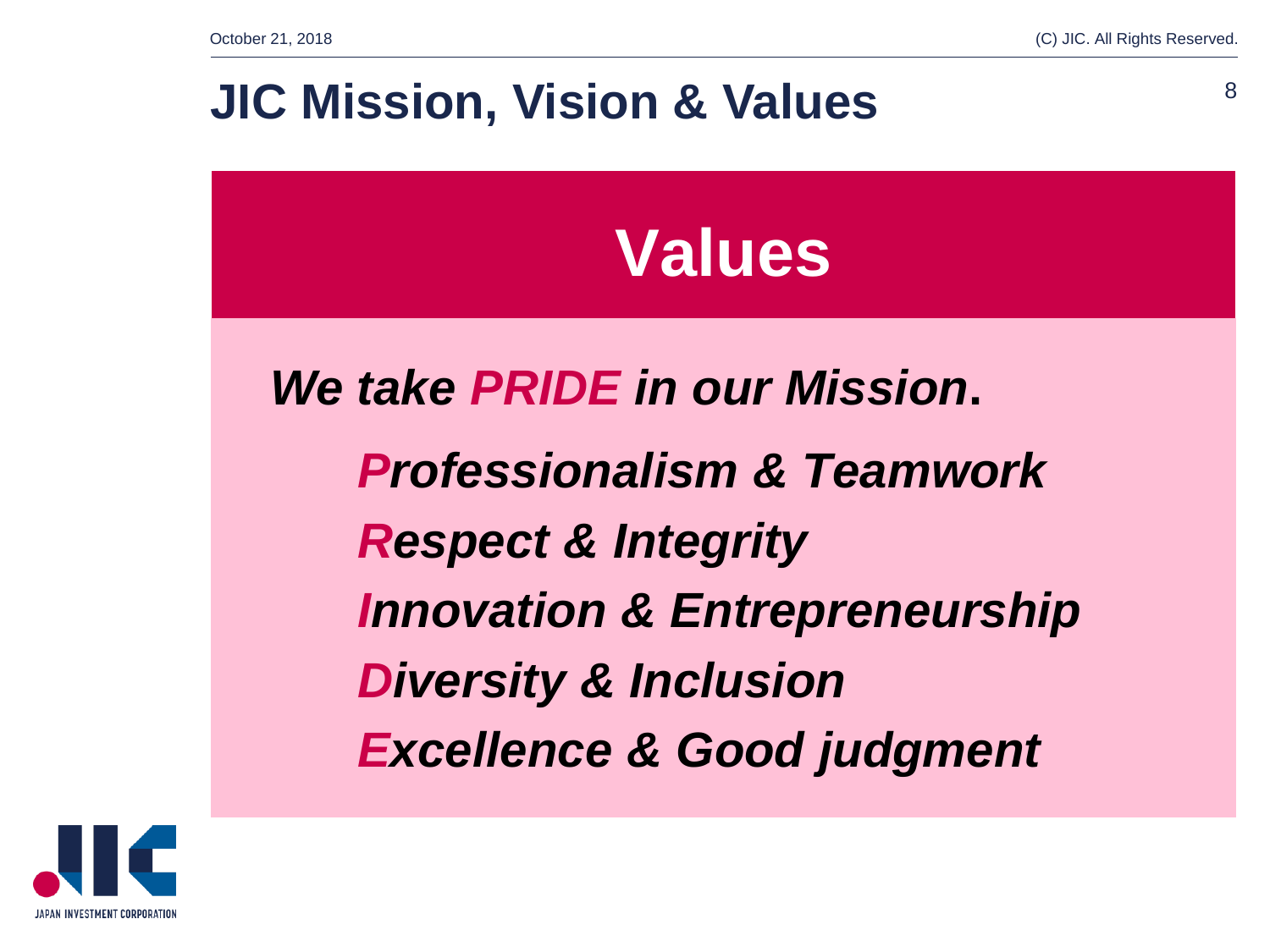### **Directors of JIC**

#### President and Chief Executive Officer **Deputy President** Deputy President



### **Masaaki Tanaka**

 $2012 - 2016$ 

Mitsubishi UFJ Financial Group Deputy President  $2016 -$ 

PwC International

Senior Global Advisor

Advisor to the Financial Services Agency (FSA) Vice Chair of the Board of Councilors of the US-Japan Council etc.



### **Yasunori Kaneko**

 $1999 -$ Skyline Ventures Managing Director  $2015 -$ Arcus Biosciences Independent Director Member of the Panel of Experts on FinTech Startups by FSA

#### etc.

9

#### Executive Managing Director & Chief Operating Officer **Executive Managing Director & Chief Investment Officer**



### **Hideaki Tsukuda**

 $2010 - 2017$ Egon Zehnder

Representative of the Japan Office

 $2018 -$ 

Egon Zehnder

Partner

Member of the Council of Experts on the Stewardship Code by FSA

#### Senior Managing Director & Chief Financial Officer Senior Managing Director & Chief Strategy Officer



**Michio Saito**

Ministry of Finance

## Japan

### **Hiroaki Toya**  $2015 -$

LIM Advisors Managing Director

 $2018 -$ 

LIM Advisors

Tokyo Branch Manager

Member of Corporate Reporting Lab by METI Steering committee member of Investor Forum etc.

etc.

### **Takatoshi Miura**

Ministry of Economy, Trade and Industry

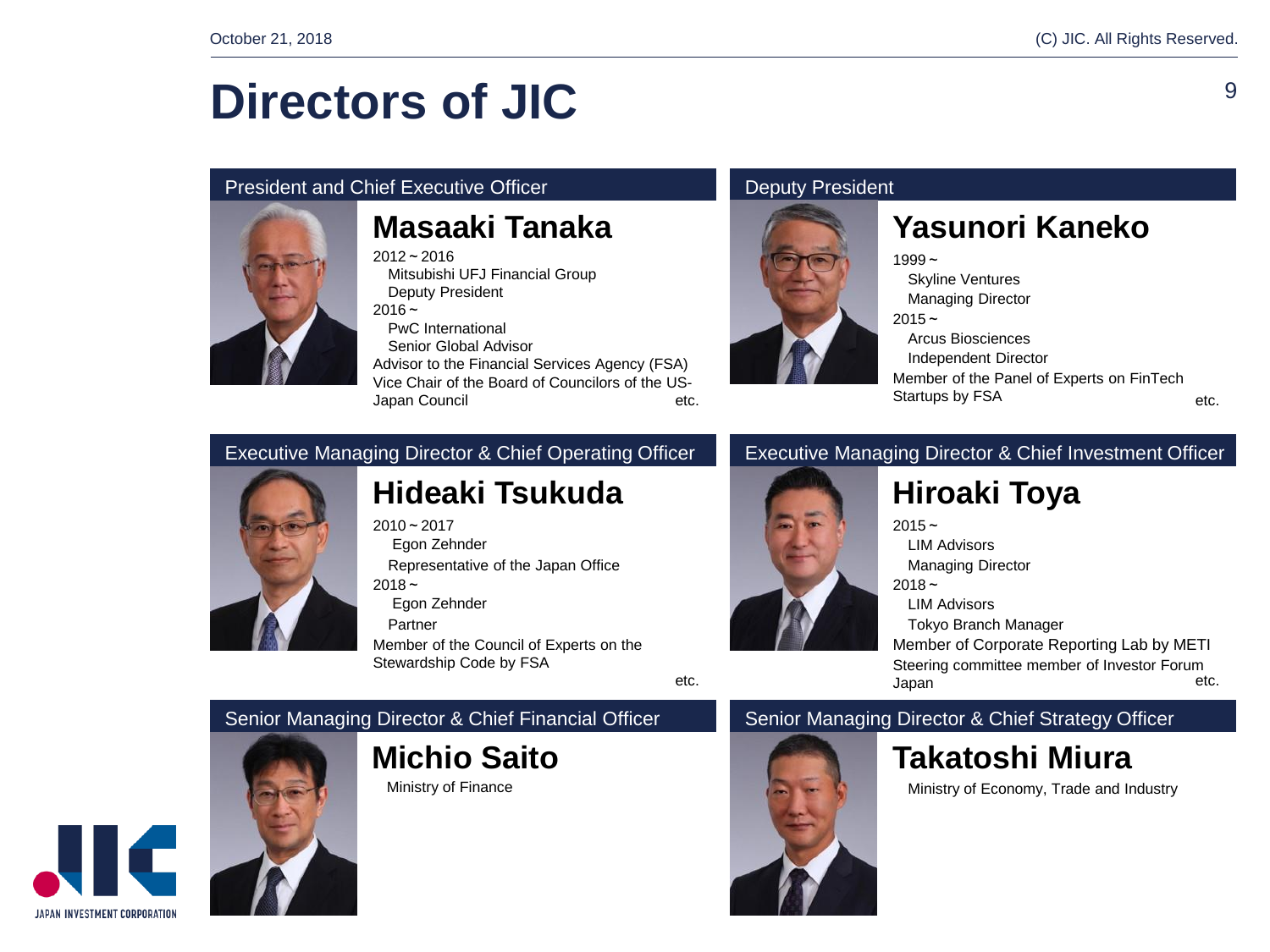### **Outside Directors & Statutory Auditor**

#### **Chairman of the Board Chairman of the Board Chairman of the Board Chairman of the Board Chairman of the Board**



### **Masahiro Sakane**

 $2007 - 2013$ Komatsu Chairman  $2013 -$ Komatsu Councilor



### **Kazuhiko Toyama**

2003~2007 Industrial Revitalization Corporation of Japan COO  $2007 -$ Industrial Growth Platform, Inc. CEO Advisor to FSA etc.

#### **Outside Director Outside Director Outside Director**



### **Takeo Hoshi**

 $2000 - 2012$ University of California, San Diego Professor  $2012 -$ Stanford University Professor

etc.

etc.



### **Ayako Yasuda**

2011~2018 University of California, Davis Associate Professor  $2018 -$ University of California, Davis Professor

etc.



### **Akihiro Wani**

 $2014 -$ 

Morrison & Forester LLP Senior Counselor  $2014 -$ 

JBA TIBOR Administration Representative Board Member Financial Policies Monitor by FSA

#### **Outside Director** Statutory Auditor Statutory Auditor



### **Hideo Takaura**

 $2006 - 2009$ 

PricewaterhouseCoopers Arata Executive Chief Officer

 $2009 -$ 

Innovation Network Corporation of Japan Statutory Auditor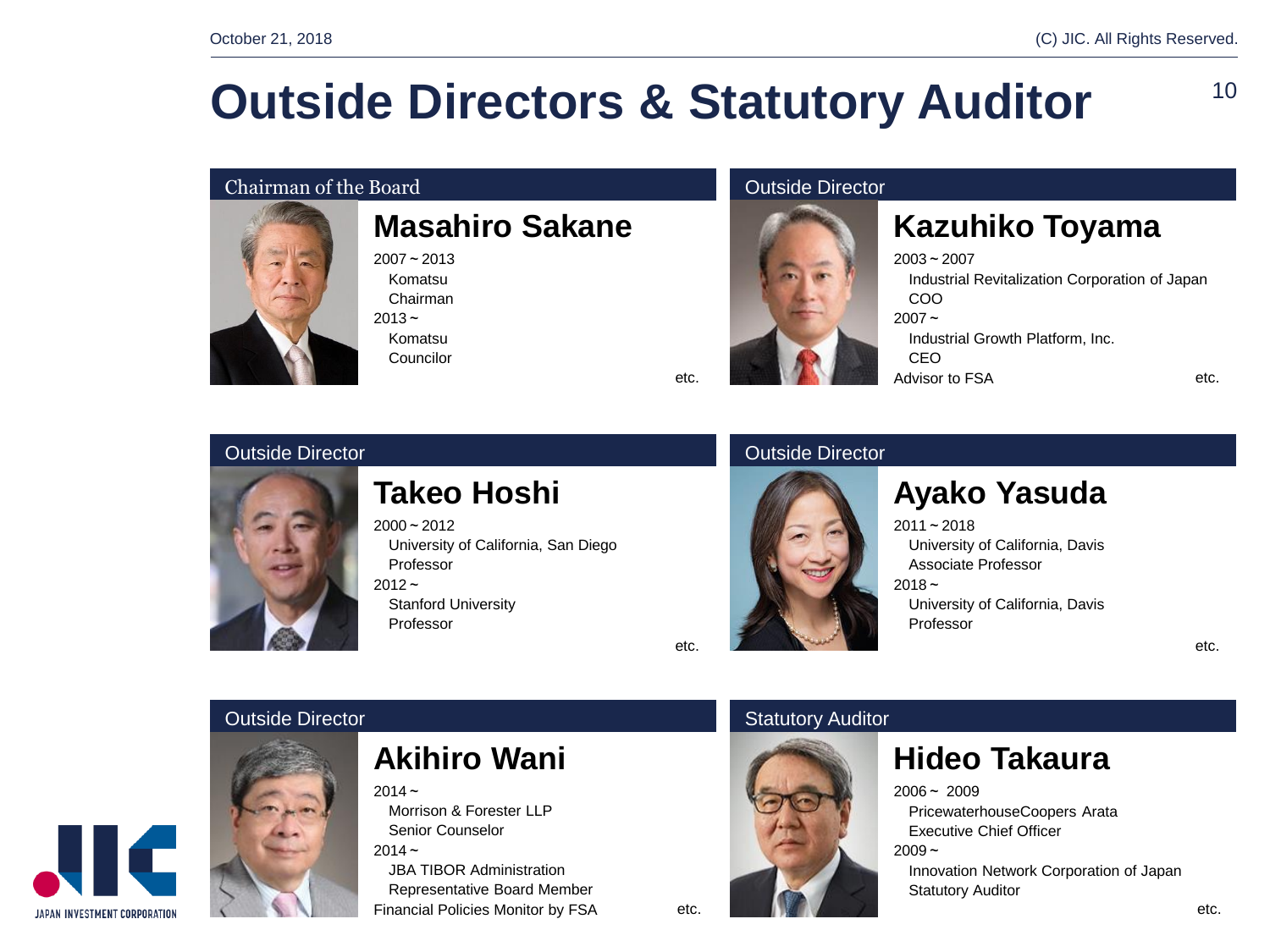## **Members of the Investment Committee**



### **Masahiro Sakane**

Leads on decisions by the Investment Committee based on his insight and experience of the top management level of global companies

### Chairman **Deputy Chairman**



### **Kazuhiko Toyama**

Involved in decisions by the Investment Committee based on his experience and insight as an expert on business revitalization

#### Member **Member** Member Member Member Member Member Member



### **Takeo Hoshi**

Involved in decisions by the Investment Committee based on his insight from studies on economics



### **Ayako Yasuda**

Involved in decisions by the Investment Committee based on her insight from studies on private equity investments

#### Member **Member** Member Member Member Member Member Member



### **Akihiro Wani**

Involved in decisions by the Investment Committee based on his expertise in international financial law



### **Masaaki Tanaka**

Participates as President based on his experience and knowledge of business investment and dispatching of directors to investees



- The Investment Committee consists of five outside directors and one representative director who are experts in investment, finance, the economy and law and is involved in the establishment and evaluation of funds
- They monitor the conformity between each project and the investment standards, and report the results to the Minister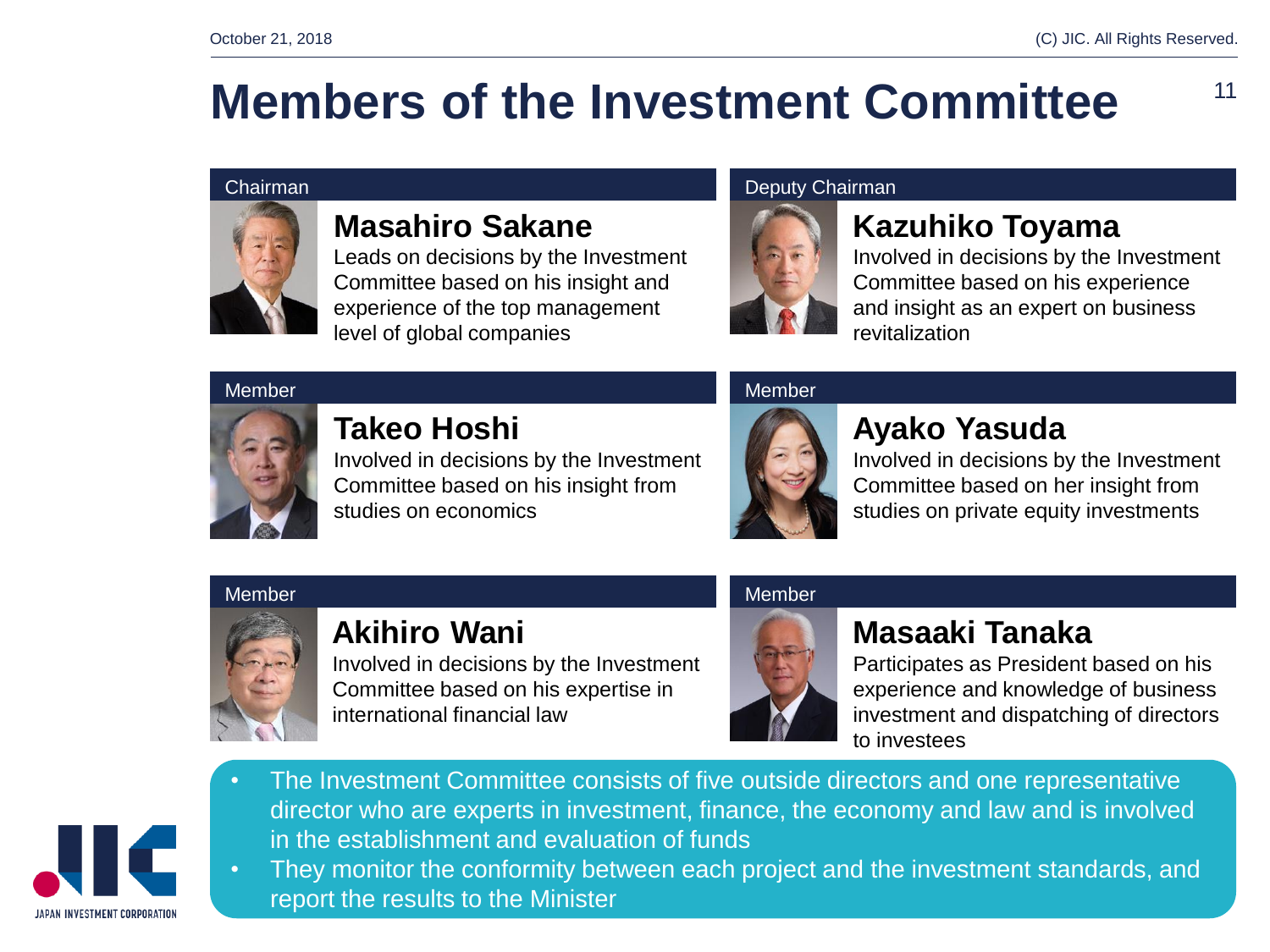### **JIC Management Policy**

**1**

**2**

**3**

**4**

**5**

**Establish an authorized fund quickly to start investing activities**

**Proactively source investment targets with a perspective of the future of the industry**

**Expand the risk capital supply by attracting funds from investors around the world**

**Recruit a diverse mix of "Best-in-Class" talents**



**Adopt best practices in the private investment business and try to find opportunities for collaboration with private investors**